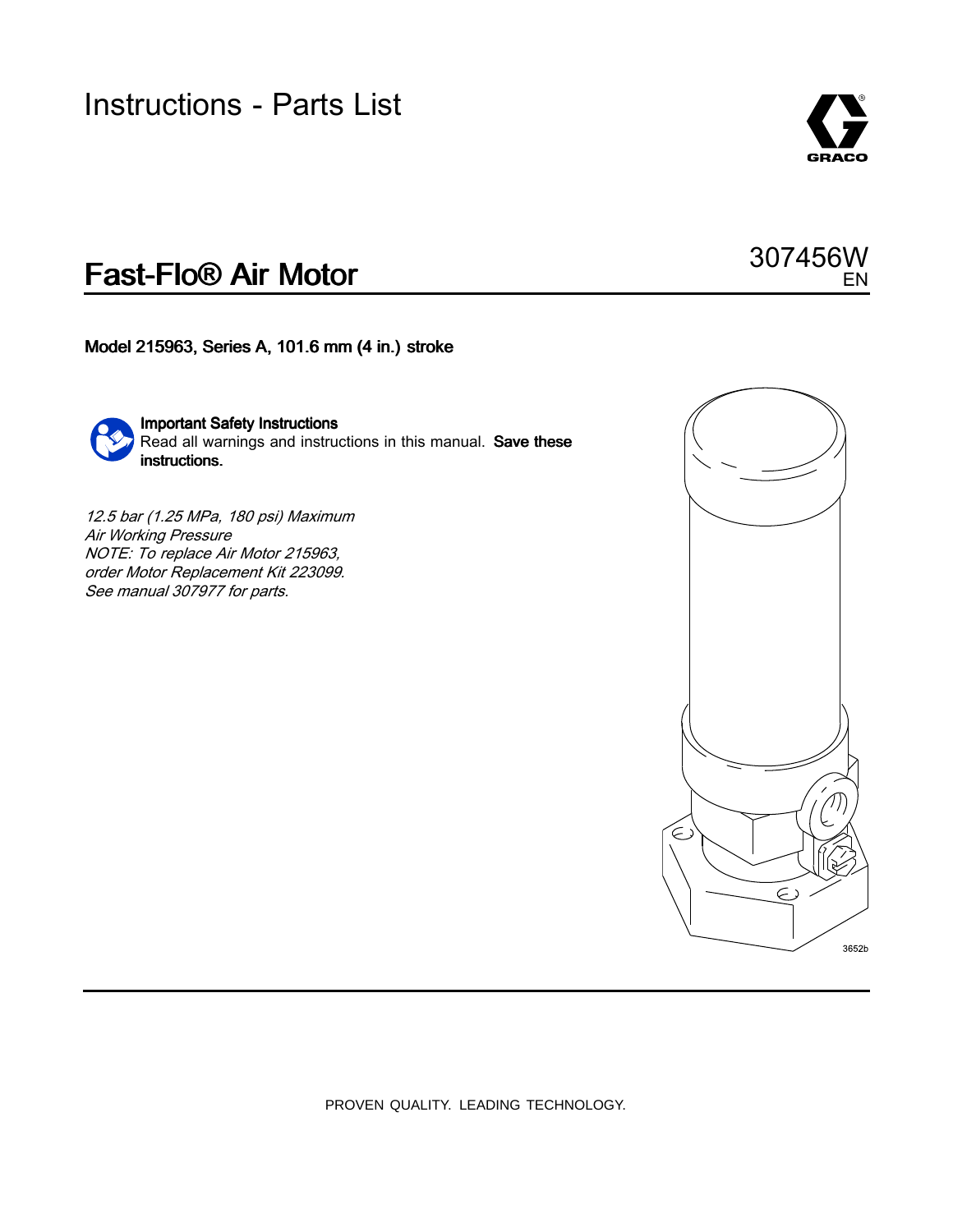## **Contents**

| Air Piston and Lower Spring Service  8 |  |
|----------------------------------------|--|
|                                        |  |
|                                        |  |
|                                        |  |
|                                        |  |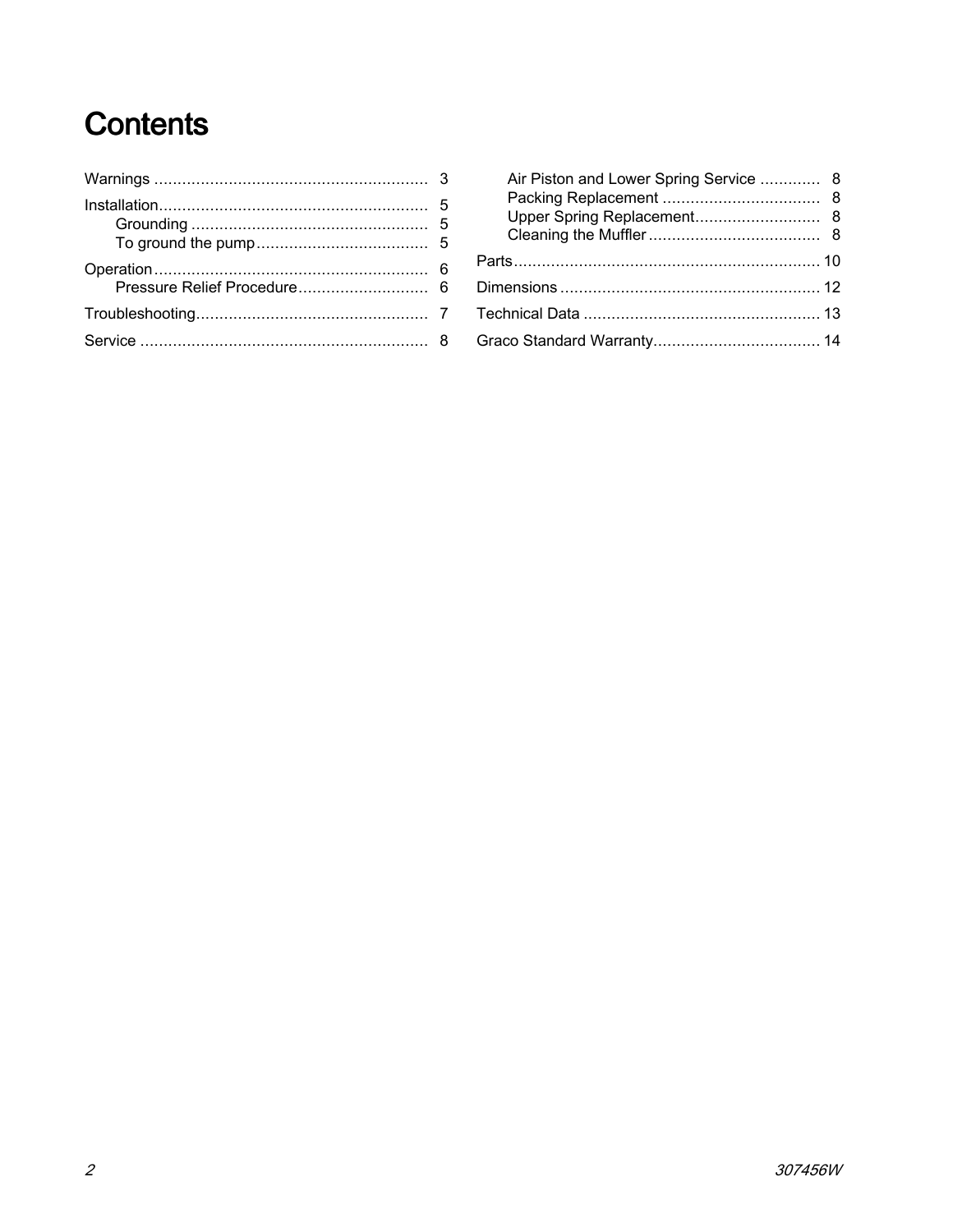## <span id="page-2-0"></span>Warnings

The following warnings are for this equipment. The exclamation point symbol alerts you to <sup>a</sup> general warning and the hazard symbol refers to procedure-specific risks. When these symbols appear in the body of this manual or on labels refer back to these Warnings. Product-specific hazard symbols and warnings not covered in this section may appear throughout the body of this manual where applicable.

| <b>WARNING</b> |                                                                                                                                                                                                                          |  |  |  |
|----------------|--------------------------------------------------------------------------------------------------------------------------------------------------------------------------------------------------------------------------|--|--|--|
|                | <b>EQUIPMENT MISUSE HAZARD</b>                                                                                                                                                                                           |  |  |  |
|                | Equipment misuse can cause the equipment to rupture or malfunction and result in serious<br>injury.                                                                                                                      |  |  |  |
|                | • This equipment is for professional use only.                                                                                                                                                                           |  |  |  |
|                | • Read all instruction manuals, tags, and labels before operating the equipment.                                                                                                                                         |  |  |  |
|                | • Use the equipment only for its intended purpose. If you are not sure, call your Graco<br>distributor.                                                                                                                  |  |  |  |
|                | • Do not alter or modify this equipment. Use only genuine Graco parts and accessories.                                                                                                                                   |  |  |  |
|                | • Check equipment daily. Repair or replace worn or damaged parts immediately.                                                                                                                                            |  |  |  |
|                | • Check equipment daily. Repair or replace worn or damaged parts immediately with genuine<br>manufacturer's replacement parts only.                                                                                      |  |  |  |
|                | • Do not exceed the maximum working pressure stated on the equipment or in the Technical<br>Data section for your equipment. Do not exceed the maximum working pressure of the lowest<br>rated component in your system. |  |  |  |
|                | • Handle hoses carefully. Do not use hoses to pull equipment.                                                                                                                                                            |  |  |  |
|                | • Route hoses away from traffic areas, sharp edges, moving parts, and hot surfaces. Do not<br>expose Graco hoses to temperatures above 66°C (150°F) or below $-40^{\circ}$ C ( $-40^{\circ}$ F).                         |  |  |  |
|                | • Wear hearing protection when operating this equipment.                                                                                                                                                                 |  |  |  |
|                | • Comply with all applicable local, state, and national fire, electrical, and safety regulations.                                                                                                                        |  |  |  |
|                | <b>TOXIC FLUID HAZARD</b>                                                                                                                                                                                                |  |  |  |
|                | Hazardous fluid or toxic fumes can cause serious injury or death if splashed in the eyes or<br>on the skin, inhaled, or swallowed.                                                                                       |  |  |  |
|                | • Know the specific hazards of the fluid you are using.                                                                                                                                                                  |  |  |  |
|                | • Store hazardous fluid in approved container. Dispose of hazardous fluid according to all<br>local, state, and national guidelines.                                                                                     |  |  |  |
|                | • Always wear protective eyewear, gloves, clothing, and respirator as recommended by the<br>fluid and solvent manufacturer.                                                                                              |  |  |  |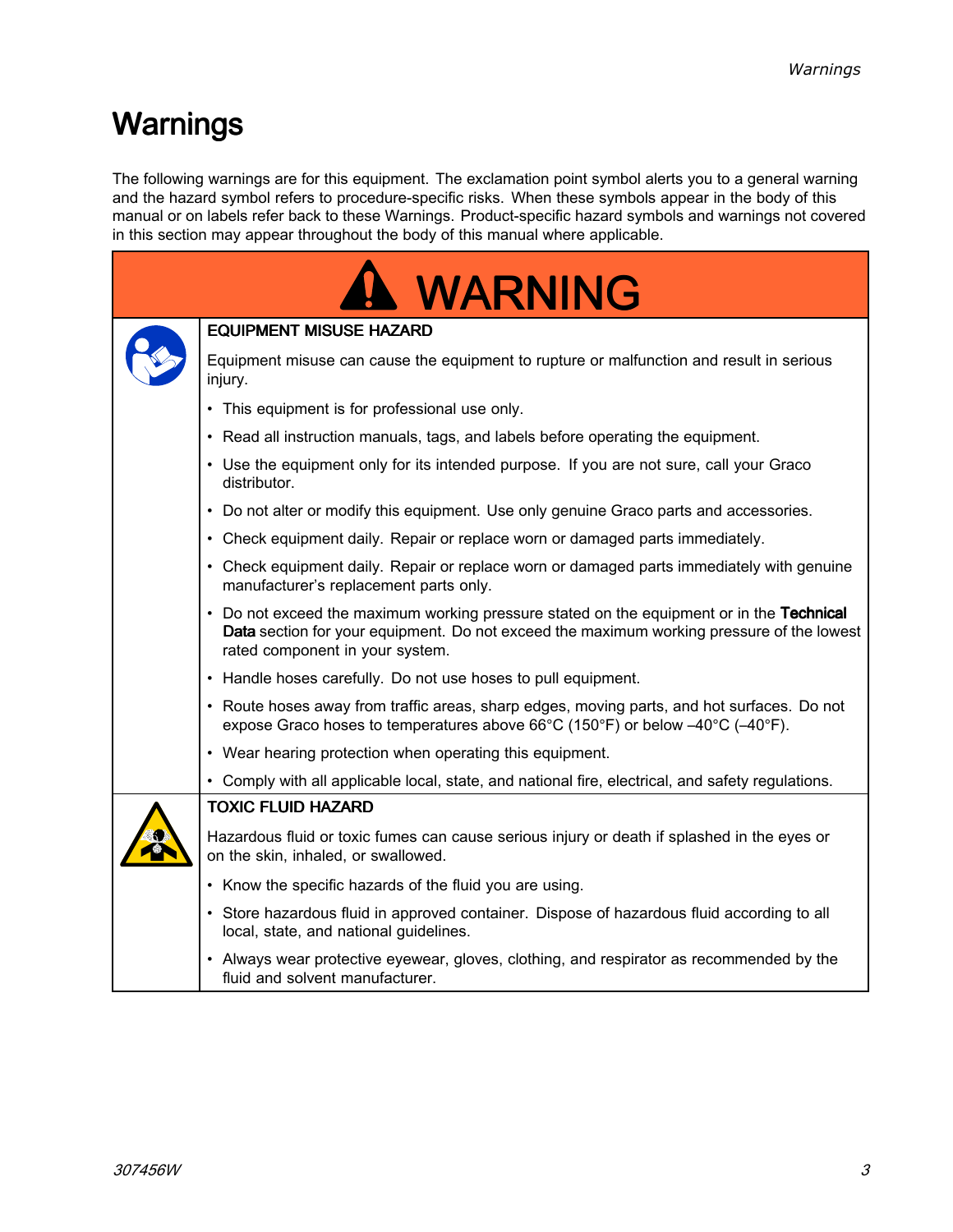|                                                     | WARNING                                                                                                                                                                                                                                                                                                                          |  |  |  |
|-----------------------------------------------------|----------------------------------------------------------------------------------------------------------------------------------------------------------------------------------------------------------------------------------------------------------------------------------------------------------------------------------|--|--|--|
|                                                     | <b>SKIN INJECTION HAZARD</b>                                                                                                                                                                                                                                                                                                     |  |  |  |
|                                                     | Spray from the gun, leaks, or ruptured components can inject fluid into your body and cause<br>extremely serious injury, including the need for amputation. Fluid splashed in the eyes or on the<br>skin can also cause serious injury.                                                                                          |  |  |  |
|                                                     | • Fluid injected into the skin might look like just a cut, but it is a serious injury. Get immediate<br>surgical treatment.                                                                                                                                                                                                      |  |  |  |
|                                                     | • Do not point the gun at anyone or at any part of the body.                                                                                                                                                                                                                                                                     |  |  |  |
|                                                     | • Do not put your hand or fingers over the spray tip/nozzle.                                                                                                                                                                                                                                                                     |  |  |  |
|                                                     | • Do not stop or deflect leaks with your hand, body, glove, or rag.                                                                                                                                                                                                                                                              |  |  |  |
|                                                     | • Always have the tip guard and the trigger guard on the gun when spraying.                                                                                                                                                                                                                                                      |  |  |  |
|                                                     | • Be sure the gun trigger safety operates before spraying.                                                                                                                                                                                                                                                                       |  |  |  |
| • Close the gun ball valves when you stop spraying. |                                                                                                                                                                                                                                                                                                                                  |  |  |  |
|                                                     | • Lock the gun trigger safety when you stop spraying.                                                                                                                                                                                                                                                                            |  |  |  |
|                                                     | • Follow the Pressure Relief Procedure on page 6 if the spray tip/nozzle clogs and before<br>cleaning, checking, or servicing the equipment.                                                                                                                                                                                     |  |  |  |
|                                                     | • Tighten all fluid connections before operating the equipment.                                                                                                                                                                                                                                                                  |  |  |  |
|                                                     | • Check the hoses, tubes, and couplings daily. Replace worn or damaged parts immediately.<br>Do not repair high pressure couplings; you must replace the entire hose.                                                                                                                                                            |  |  |  |
|                                                     | FIRE AND EXPLOSION HAZARD                                                                                                                                                                                                                                                                                                        |  |  |  |
|                                                     | Improper grounding, poor ventilation, open flames, or sparks can cause a hazardous condition<br>and result in a fire or explosion and serious injury.                                                                                                                                                                            |  |  |  |
|                                                     | • Ground the equipment and the object being sprayed/dispensed. Refer to Grounding on<br>page 5.                                                                                                                                                                                                                                  |  |  |  |
|                                                     | • If there is any static sparking or you feel an electric shock while using this equipment, stop<br>spraying immediately. Do not use the equipment until you identify and correct the problem.<br>• Provide fresh air ventilation to avoid the buildup of flammable fumes from solvents or the fluid<br>being sprayed/dispensed. |  |  |  |
|                                                     | • Keep the spray/dispensing area free of debris, including solvent, rags, and gasoline.<br>• Before operating this equipment, extinguish all open flames or pilot lights in the<br>spray/dispensing area.                                                                                                                        |  |  |  |
|                                                     | • Do not smoke in the spray/dispensing area.                                                                                                                                                                                                                                                                                     |  |  |  |
|                                                     | • Do not turn on or off any light switch in the spray/dispensing area while operating or if<br>fumes are present.                                                                                                                                                                                                                |  |  |  |
|                                                     | • Do not operate a gasoline engine in the spray/dispensing area.                                                                                                                                                                                                                                                                 |  |  |  |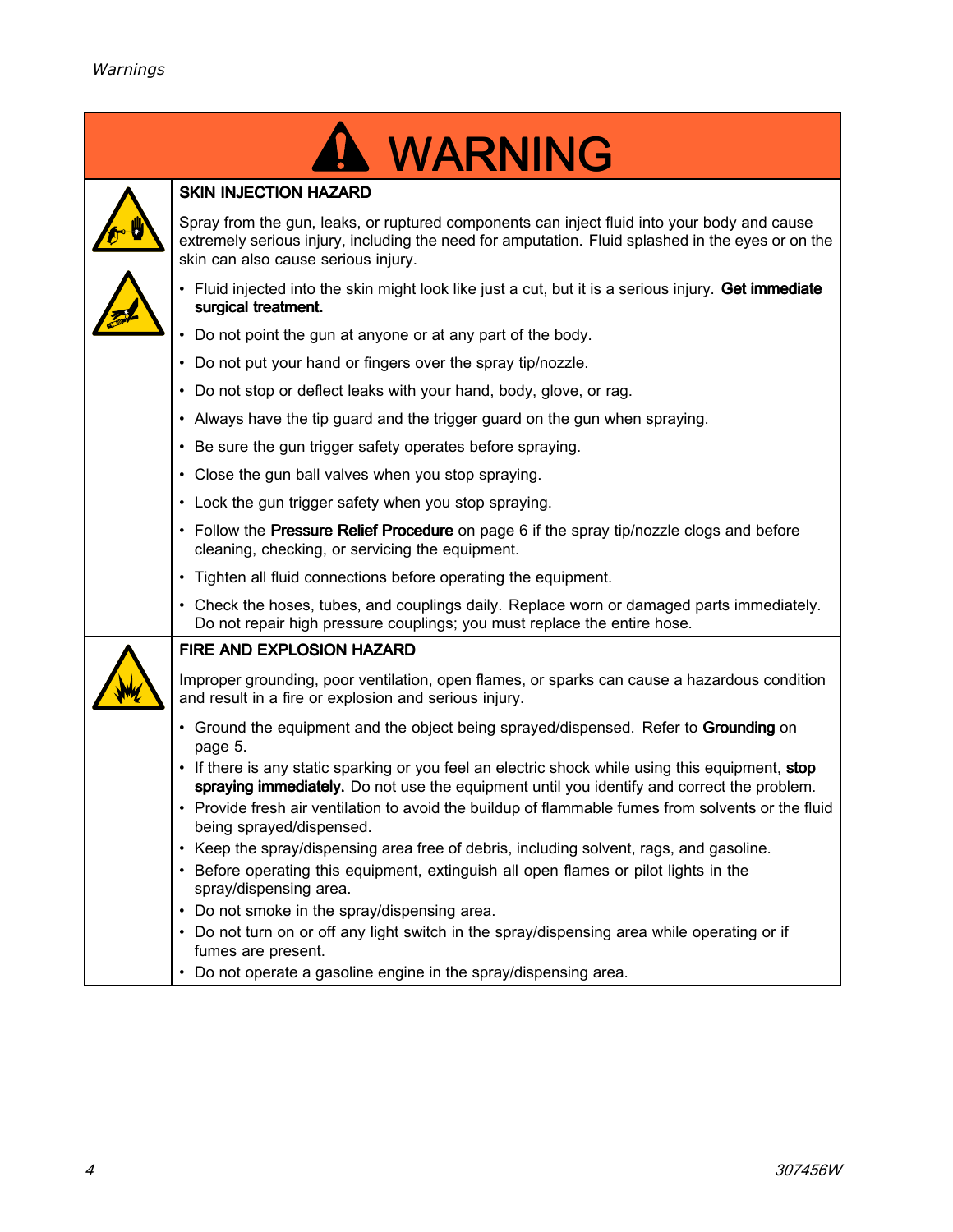## <span id="page-4-0"></span>**Installation**

### Grounding

Proper grounding is an essential part of maintaining <sup>a</sup> safe system.

To reduce the risk of static sparking, ground the pump. Check your local electrical code for detailed grounding instructions for your area and type of equipment. Be sure to ground all of this equipment:

Pump: Use a ground wire and clamp as shown in Fig. 1.

Air compressors: Follow manufacturer's recommendations.

Object being sprayed: Follow your local code.

All solvent pails used when flushing or relieving pressure: Always hold a metal part of the gun firmly to the side of <sup>a</sup> grounded metal pail, then trigger the spray gun.

To maintain grounding continuity when flushing or relieving pressure: Always hold a metal part of the spray gun firmly to the side of <sup>a</sup> grounded metal pail, then trigger the spray gun.

### To ground the pump

- 1. UL–Listed Pumps: Use <sup>a</sup> ground wire, connector, and clamp. See Fig. 1. Loosen screw (X). Insert one exposed end of <sup>a</sup> <sup>12</sup> ga (1.5 mm<sup>2</sup> ) minimum ground wire (Y) through the eye of the ground terminal connector (W) and tighten screw (X) securely. Connect the other end of the wire to <sup>a</sup> true earth ground. Order Part No. <sup>237569</sup> Ground Wire and Clamp.
- 2. Non UL–Listed Pumps: See Fig. 1. Remove the ground screw (Z). Fasten the ground connector (W) onto the pump with the ground screw (Z) and tighten securely. Loosen screw (X). Insert one exposed end of <sup>a</sup> <sup>12</sup> ga (1.5 mm<sup>2</sup> ) minimum ground wire (Y) through the eye of the ground terminal connector (W) and tighten screw (X) securely. Connect the other end of the wire to <sup>a</sup> true earth ground. Order Part No. <sup>222011</sup> Ground Connector/Wire and Clamp.



Figure <sup>1</sup>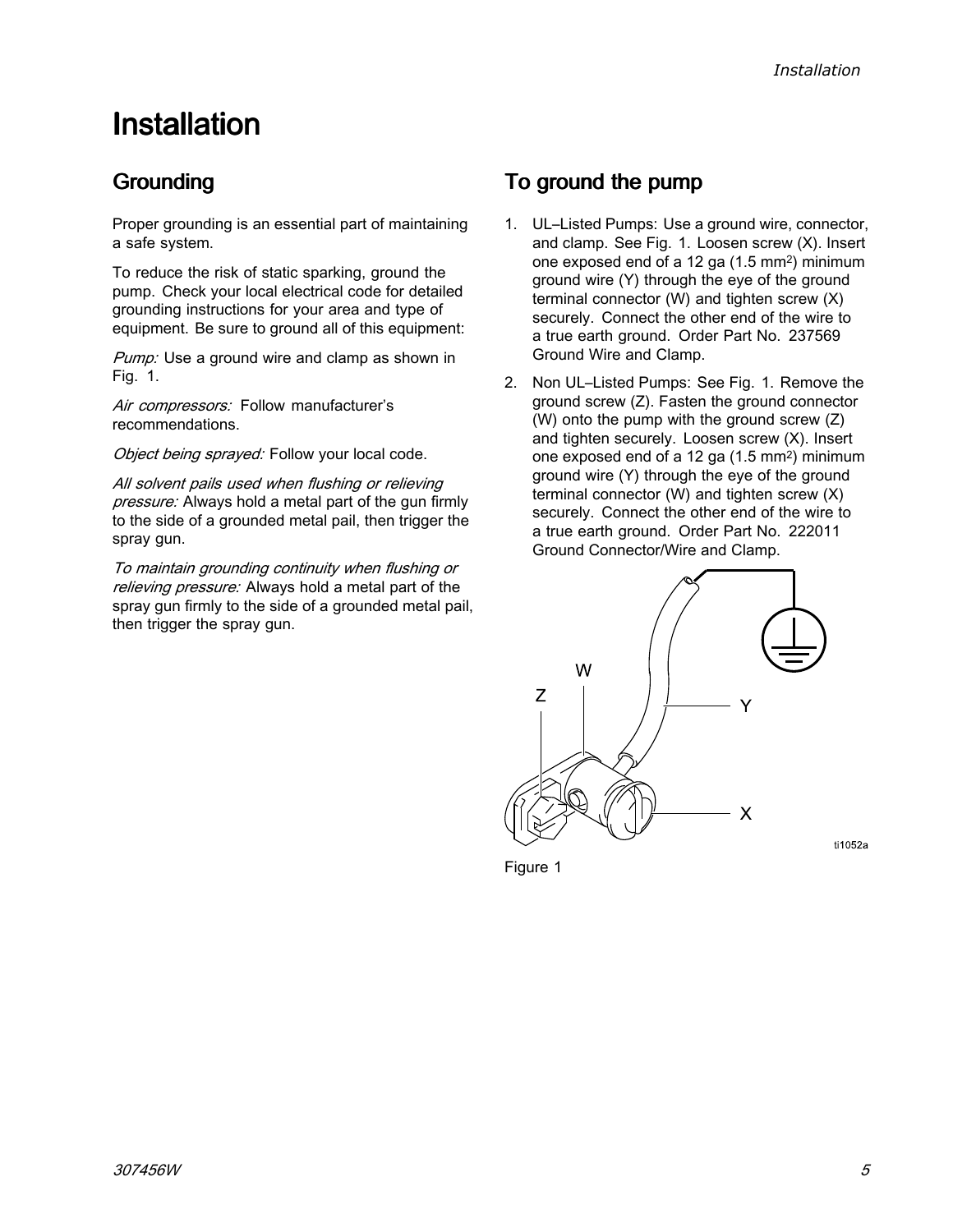## <span id="page-5-0"></span>Operation

### Pressure Relief Procedure





#### **INJECTION HAZARD**

The system pressure must be manually relieved to prevent the system from starting or spraying accidentally. Fluid under high pressure can be injected through the skin and cause serious injury. To reduce the risk of an injury from injection, splashing fluid, or moving parts, follow the Pressure Relief Procedure whenever you:

- are instructed to relieve the pressure,
- stop spraying/dispensing,
- check or service any of the system equipment,
- •or install or clean the spray tips or nozzles.
- 1. Shut off the air to the pump.
- 2. Close the bleed-type master air valve (required in your system).
- 3. Hold <sup>a</sup> metal part of the gun to the side of <sup>a</sup> grounded metal pail and trigger the gun to relieve pressure.
- 4. Open the fluid drain valve (required in your system), having <sup>a</sup> container ready to catch the drainage.
- 5. Leave the drain valve open until you are ready to spray/dispense again.

If you suspect that the spray tip/nozzle or hose is clogged or that fluid pressure is not fully relieved after following the steps above, very slowly loosen the tip guard retaining nut or hose end coupling and relieve pressure gradually. Clear the tip or hose obstruction.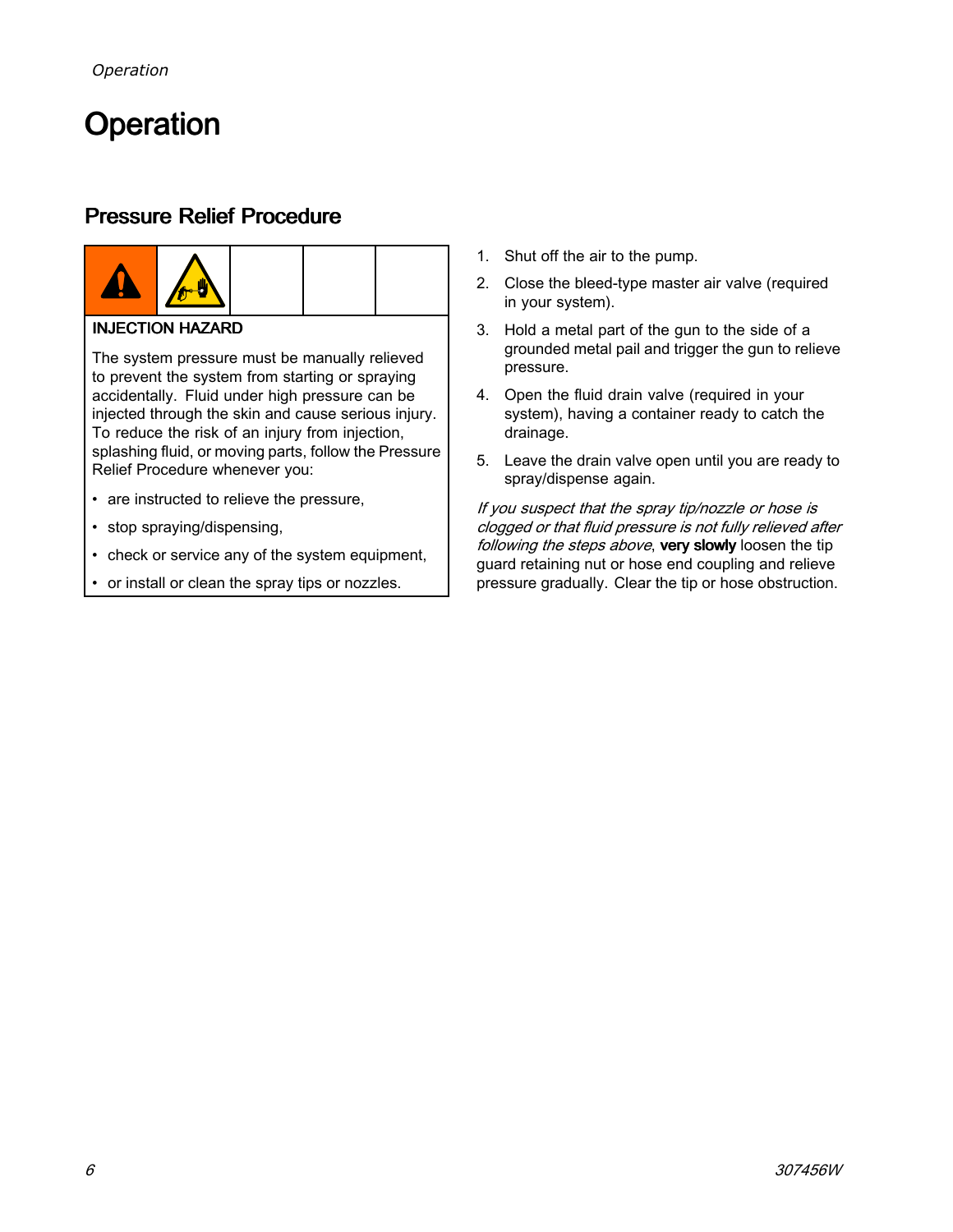## <span id="page-6-0"></span>**Troubleshooting**

|                                                    | Follow Pressure Relief Procedure, page 6 before<br>you check or service any system equipment.<br>NOTE: Check all other possible problems and<br>solutions before disassembling the pump. |  |
|----------------------------------------------------|------------------------------------------------------------------------------------------------------------------------------------------------------------------------------------------|--|
| Problem                                            | <b>Solution</b>                                                                                                                                                                          |  |
| Air motor stalls                                   | Turn off and relieve air pressure to the motor. Turn<br>on the air supply . If the motor does not start, service<br>the air piston (11) or springs (5 and 20).                           |  |
| Air leaks down along the piston shaft (23)         | Replace the v-block packing (9).                                                                                                                                                         |  |
| Air leaks from the piston shaft relief holes (23a) | Clean and service the piston (11).                                                                                                                                                       |  |
| Slow operation                                     | Icing; allow the air motor to thaw.                                                                                                                                                      |  |
|                                                    | Muffler (26) clogged. Clean the muffler with mineral<br>spirits. See Cleaning the Muffler, page 8.                                                                                       |  |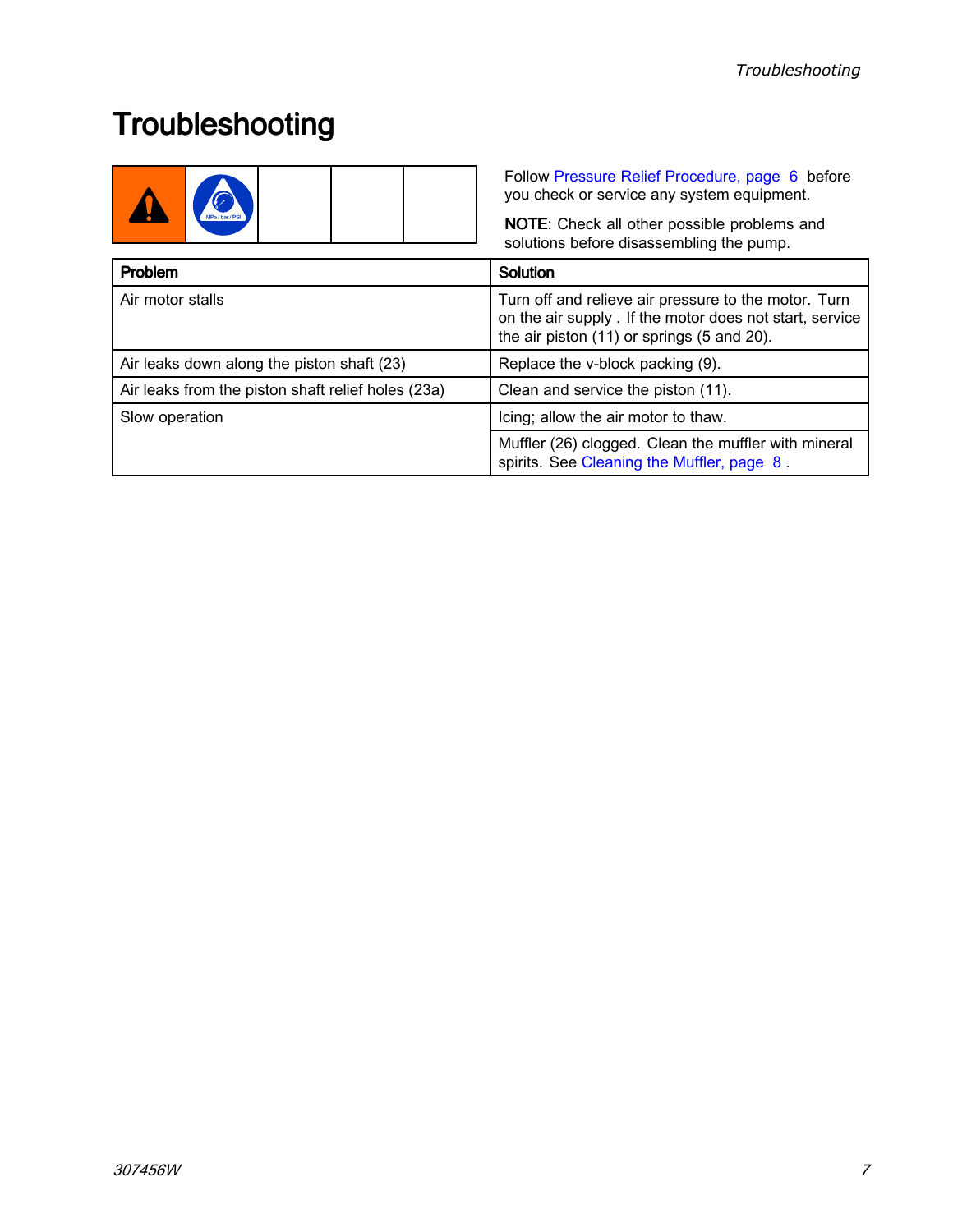## <span id="page-7-0"></span>**Service**

NOTE: Repair Kit <sup>214584</sup> is available. For best results, use all the new parts in the kit, even if the old parts look good. Parts included in the kit are marked with <sup>a</sup> dagger, for example (6†), in the text and illustrations.

### Air Piston and Lower Spring Service



To reduce the risk of injury from trapped air pressure when servicing the air motor, always remove air cap (7) from air cylinder (8) before removing air cylinder from base (22).

- 1. Unscrew the cylinder cap (7) from the cylinder (8). To remove the spring (5), pry gently under the coils in the direction of the helix.
- 2. Unscrew the cylinder (8) from the base (22) and lift the cylinder off the air piston (11). Using <sup>a</sup> pliers (B) on the air exhaust plate (16) and <sup>a</sup> wrench (C) on the piston shaft (23), unscrew the piston from the shaft. See Fig. 2.

#### **NOTICE**

Ketone fumes may damage the piston o-rings. When pumping ketones (such as acetone, MEK, etc.), use Conversion Kit 221038. This kit replaces the standard fluoroelastomer o-rings with EPDM o-rings which are resistant to ketones.

- 3. Disassemble the piston and wash all parts in compatible solvent. Refer to the parts list on page 9. Blow parts dry and inspect for wear or damage. If any of the valve plate spacers (13) are damaged, replace all three to maintain proper clearance between the valve plates and the seats.
- 4. Remove and inspect the lower spring (20). Replace if necessary, and reinstall.
- 5. <sup>A</sup> decrease in performance accompanied by <sup>a</sup> slower than normal cycle rate is commonly caused by icing. It is recommended that the pump is shut down, and the ice is allowed to thaw.

6. Reassemble the air piston (11), using new parts as needed. Apply <sup>a</sup> good grade of thread sealant to the threads of the screws (12). and torque evenly to 1.1–1.6 <sup>N</sup>•<sup>m</sup> (10–14 in-lb). With the washer (4) in place, apply thread sealant to the threads of the piston. Carefully screw the piston (11) onto the shaft (23) by hand so it is securely fastened. Do not use pliers on the air exhaust plate while tightening. When installed, there should be 0.8 mm (0.032 in.) minimum clearance between the washer (4) and the piston shaft shoulder. See Fig. 2.

### Packing Replacement

- 1. Unscrew the cylinder cap (7) from the cylinder (8). To remove the spring (5), pry gently under the coils in the direction of the helix.
- 2. Unscrew the cylinder (8) from the base (22) and lift the cylinder off the air piston (11). Disconnect the piston shaft (23) from the pump connecting rod and pull the shaft up out of the air motor base. Remove and inspect the packing (9†), being careful not to mar the inner lip. See Fig. 2.

NOTE: Fluoroelastomer packing <sup>111383</sup> is available as an accessory, for use with solvents not compatible with the standard nitrile rubber packing.

3. Replace the packing and reassemble the air motor in the reverse order of disassembly.

### Upper Spring Replacement

Unscrew the cylinder cap (7) from the cylinder (8). To remove the spring (5), pry gently under the coils in the direction of the helix.

### Cleaning the Muffler

To clean the muffler (26), remove it from the unit and soak it in mineral spirits, then blow dry with air to remove excess solvent.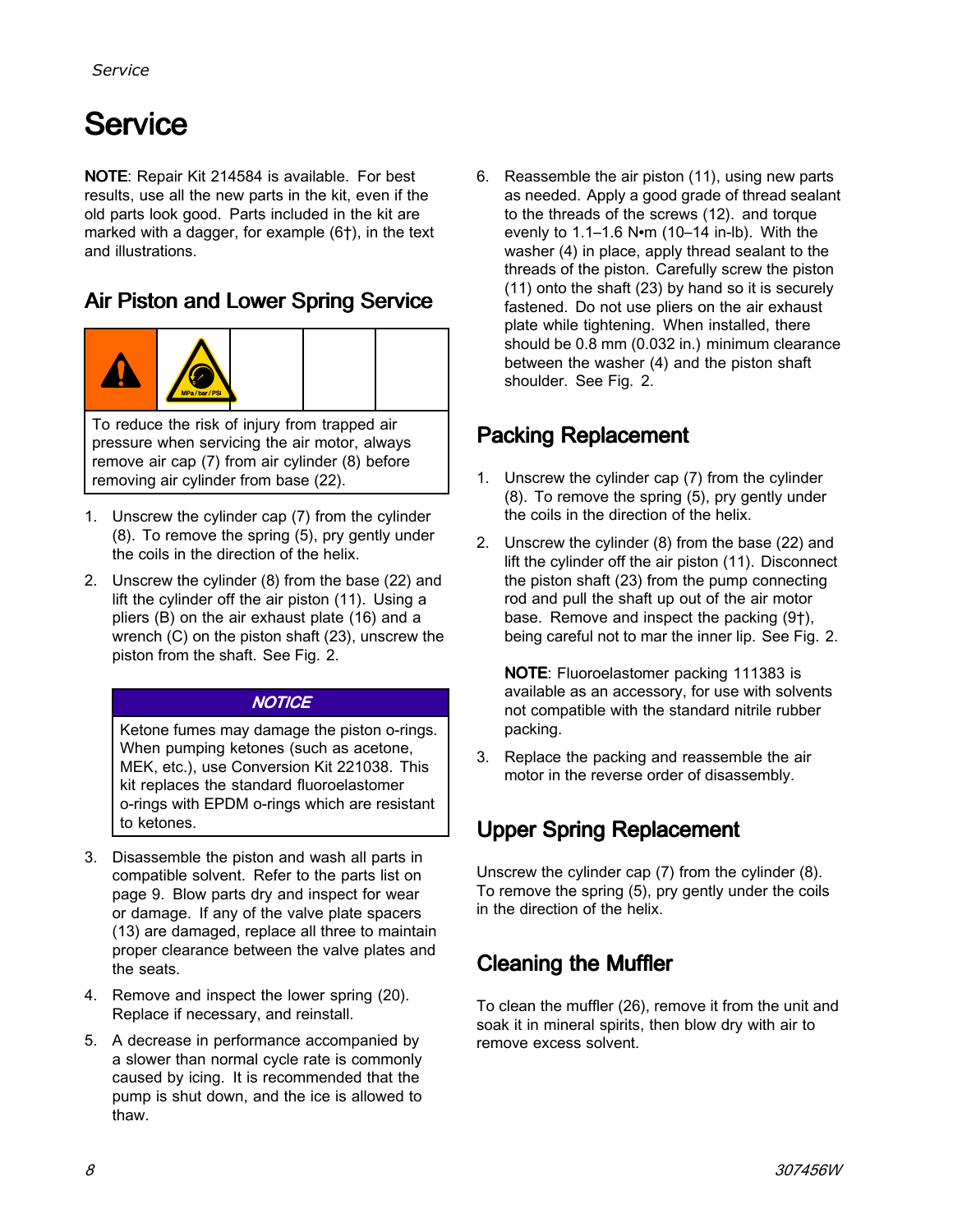

Piston Rod and Base **Piston Detail** 

Figure 2.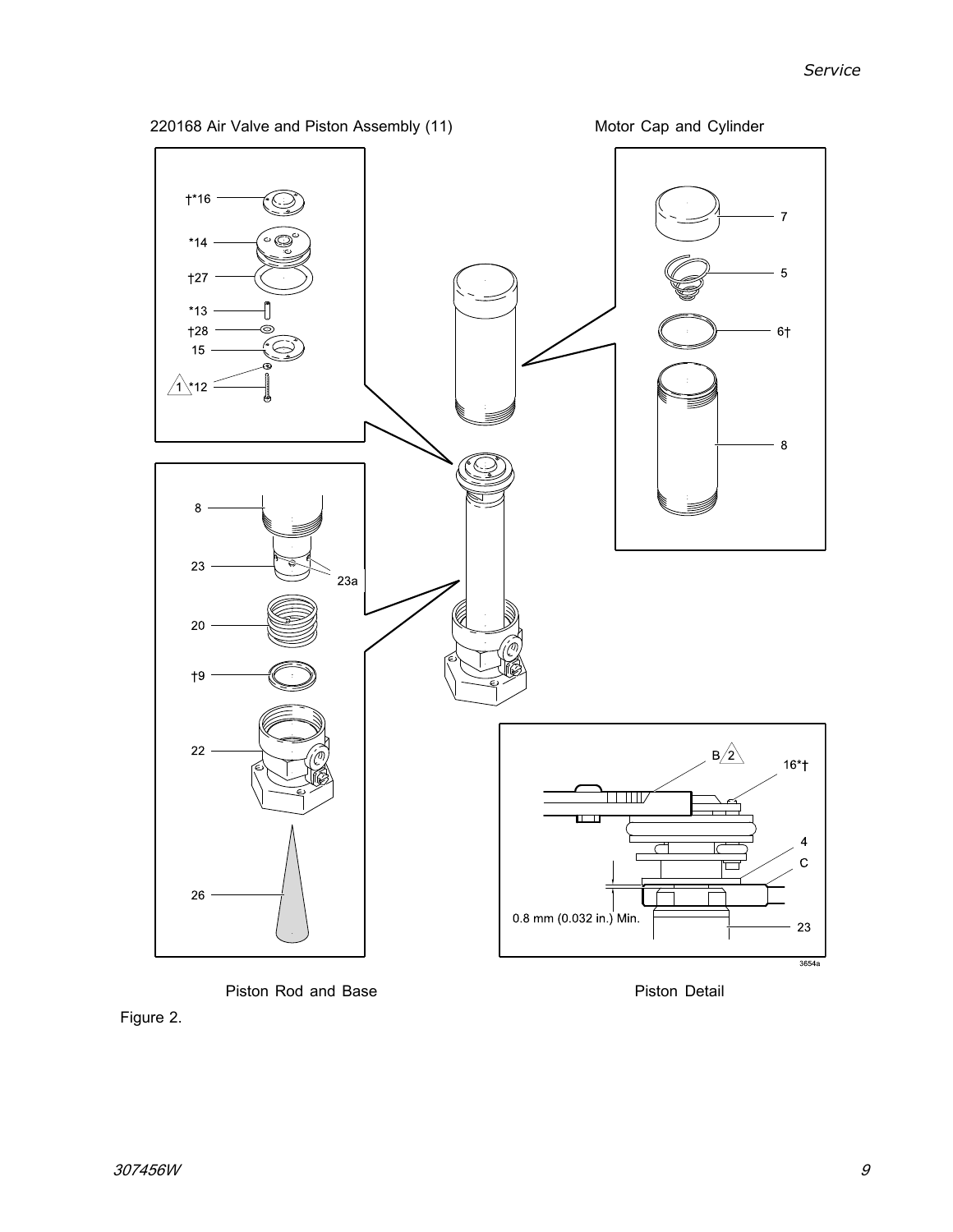<span id="page-9-0"></span>**Parts** 



 $\frac{1}{\wedge}$  Apply Sealant

 $2\sqrt{ }$  Torque to 1.3–1.6 N•m (10-14 in-lb)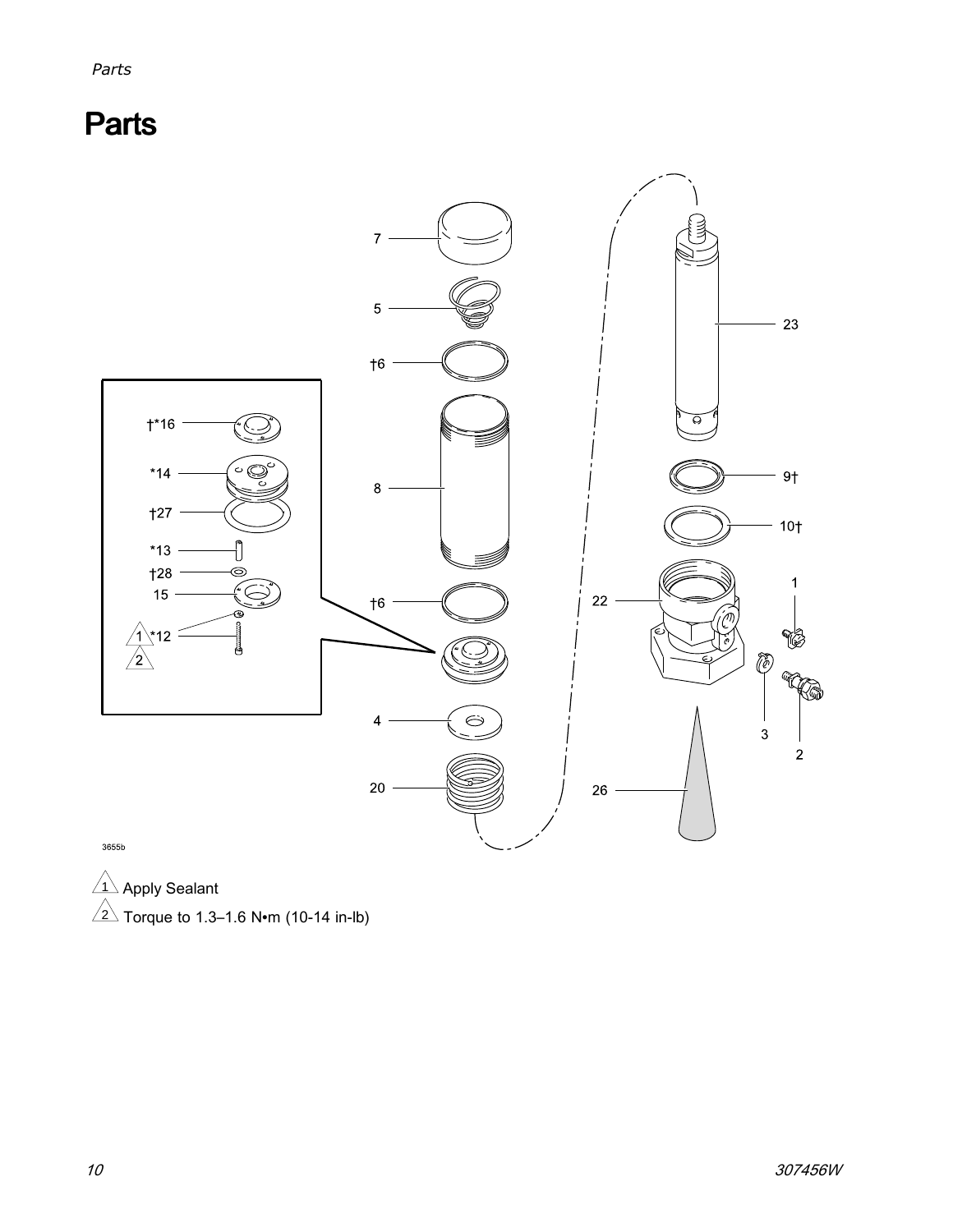| Ref | Part   | <b>Description</b>             | Qty |
|-----|--------|--------------------------------|-----|
| 1   | 116343 | SCREW, grounding, for          | 1   |
|     |        | non-listed pumps               |     |
| 2   | 104029 | LUG, grounding, for            | 1   |
|     |        | UL-listed pumps                |     |
| 3   | 104582 | WASHER, tab, for UL-listed     |     |
|     |        | pumps                          |     |
| 4   | 157872 | HOUSING, piston                | 1   |
| 5   | 178866 | SPRING, compression            | 1   |
| 6†  | 172404 | GASKET, neoprene               | 2   |
| 7   | 172406 | GAP, cylinder                  | 1   |
| 8   | 172407 | <b>CYLINDER</b>                | 1   |
| 9†  | 172585 | PACKING, v-block; nitrile      | 1   |
|     |        | rubber                         |     |
| 10† | 172595 | WASHER, backup                 | 1   |
| 11  | 220168 | AIR VALVE & PISTON             | 1   |
|     |        | <b>ASSEMBLY Includes items</b> |     |
|     |        | 12-16, 27 & 28                 |     |
| 12* | 220884 | SCREW, socket hd cap;          | 3   |
|     |        | No. 6-32 25 mm (1 in.) lg;     |     |
|     |        | with copper gasket             |     |
|     |        |                                |     |

|                                                                                                                                      | Ref     | Part   | <b>Description</b>                  | Jtν |
|--------------------------------------------------------------------------------------------------------------------------------------|---------|--------|-------------------------------------|-----|
|                                                                                                                                      | $13*$   | 181485 | SPACER, valve plate                 | 3   |
|                                                                                                                                      | 14*     | 189210 | PISTON, air, aluminum               | 1   |
|                                                                                                                                      | 15      | 181487 | PLATE, air intake valve             | 1   |
|                                                                                                                                      | $16*$ † | 162729 | PLATE, air exhaust valve            |     |
|                                                                                                                                      | 20      | 178780 | SPRING, compression                 | 1   |
|                                                                                                                                      | 22      | 215946 | BASE, air motor (include<br>item 9) |     |
|                                                                                                                                      | 23      | 215947 | SHAFT, piston (Includes<br>item 26) | 1   |
|                                                                                                                                      | 26      | 178490 | <b>MUFFLER</b>                      |     |
|                                                                                                                                      | 27†     | 108357 | O-RING, fluoroelastomer             | 1   |
|                                                                                                                                      | 28†     | 108358 | O-RING, fluoroelastomer             | 3   |
| * Recommended tool box spare parts. Keep these<br>spare parts on hand to reduce downtime.<br>$\pm$ Currelia della Danain I/3 O4 4504 |         |        |                                     |     |

† Supplied in Repair Kit 214584.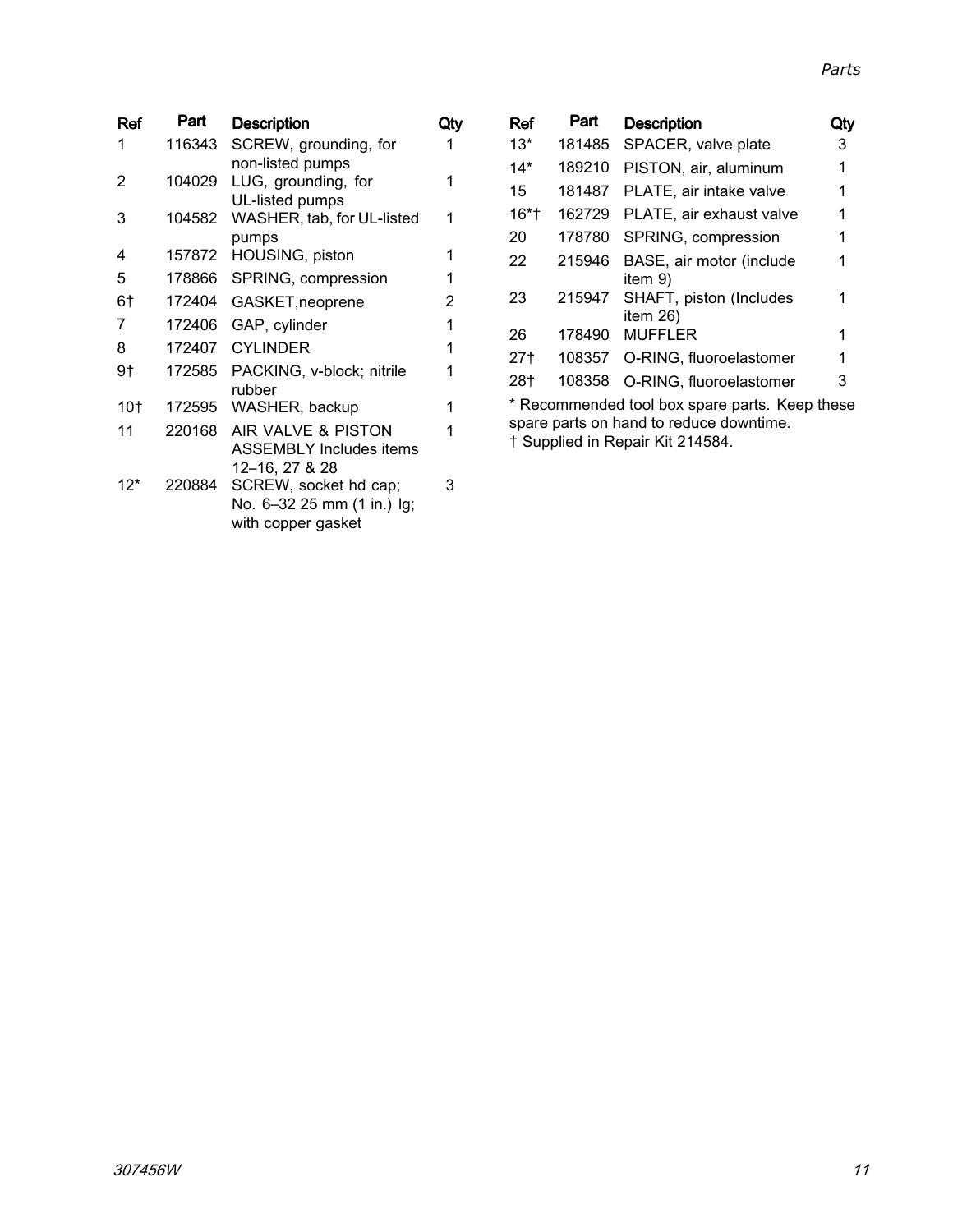## <span id="page-11-0"></span>**Dimensions**



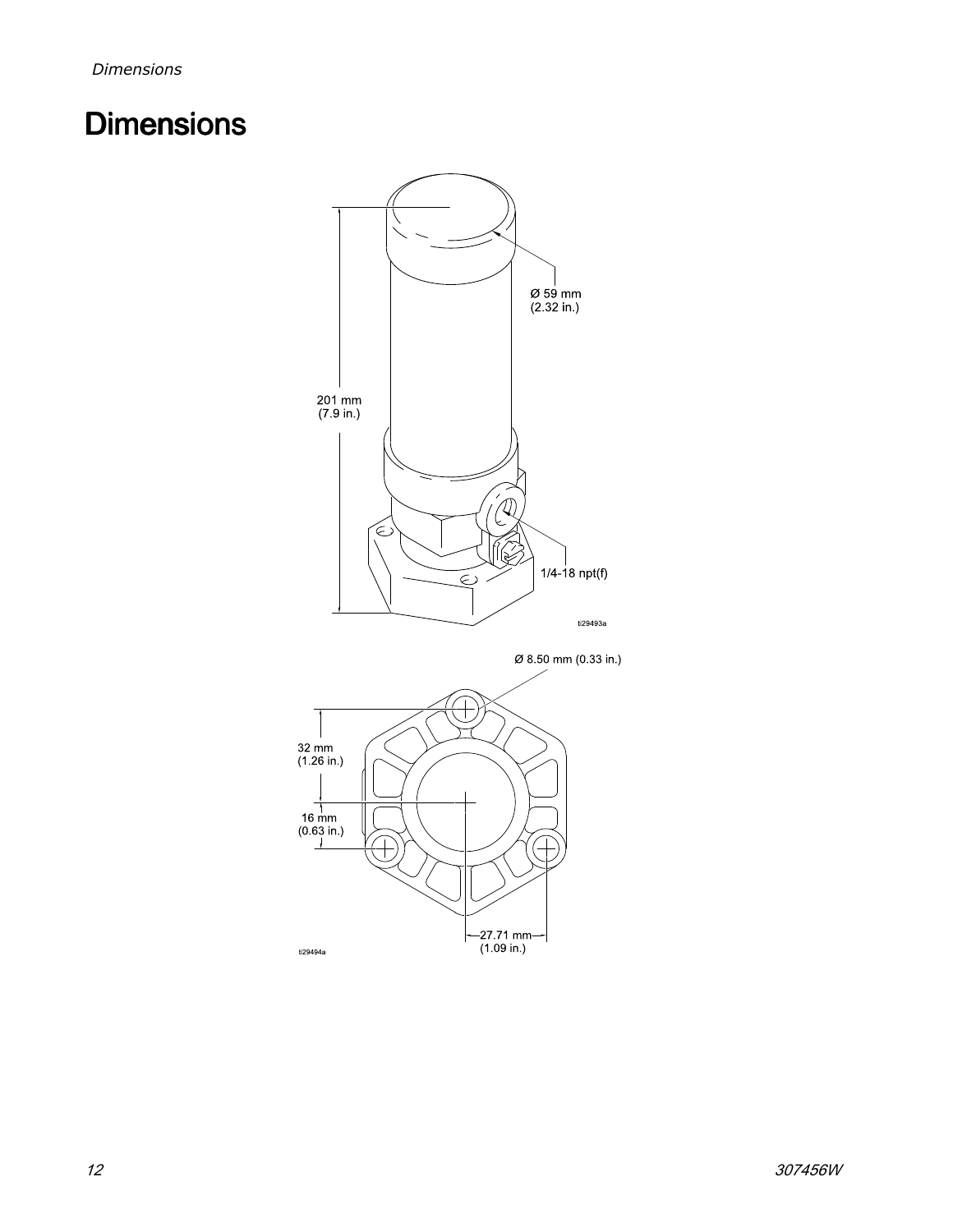## <span id="page-12-0"></span>**Technical Data**

#### Fast-Flo Air Motor

|                              | <b>U.S.</b>           | <b>Metric</b>      |
|------------------------------|-----------------------|--------------------|
| Maximum inbound Air Pressure | 180 psi               | 12.5 bar, 1.25 MPa |
| Air Inlet                    | $1/4$ npt $(f)$       |                    |
| Effective piston area        | $1.6$ in <sup>2</sup> | $10 \text{ cm}^2$  |
| Effective piston diameter    | $1.4$ in.             | $35.2$ mm          |
| Stroke length                | 4 in.                 | 101.6 mm           |
| Weight                       | 4 lb.                 | $1.8$ kg           |